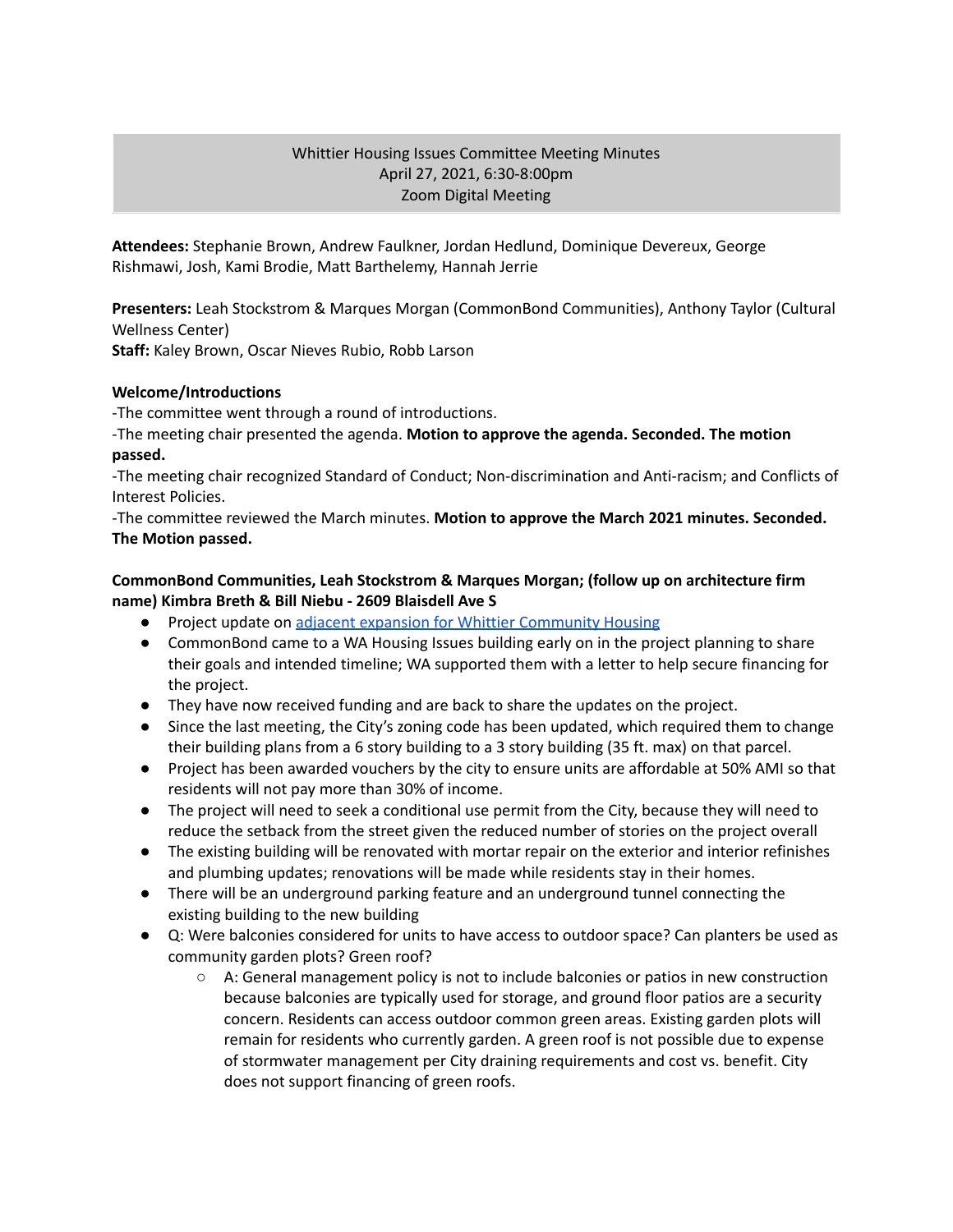- Q: Will lack of air circulation on ground level be addressed in building upgrade? Residents have not been apprised of new building plans. There has been a lack of communication and support from management for the past five years.
	- A: Management does not want to unnecessarily worry residents with plans that have not been approved. When we know we're going to close on financing, we hold resident meetings, inform residents of the timeline, and take questions.
	- $\circ$  A: There are limitations on the ventilation that can be installed on ground level. They are currently reviewing current scope of work for what needs to be repaired or replaced corridor air makeup will be included if they can include it in the budget.
- Q: What discussions were there for the children's spaces? Has CommonBond considered the ages of the children in the building and what their needs are? CommonBond needs to provide social work and rehabilitation resources for residents in the next 45 days to avoid conflict with residents. Staff need to be experienced in social work.
	- A: There will be a full-time staff member on site.
- Will apply for 4% tax credits from the City. Will apply for bonds in January. We're considered a preservation project because we're preserving affordable housing. We are not raising rents.

## **Simpson Housing Project - 28th St & 1st Ave**

- With our letter of support they are pursuing financing from the city. They are now moving on to secure state-level financing
- 5-story building, 70 shelter beds
- Funding decisions by end of year, hope to begin construction a year from now

# **Wells Fargo / Kmart Area Redevelopment - Anthony Taylor, Cultural Wellness Center**

- Anthony Taylor provided information on development of the burned down Wells Fargo building on 31st and Nicollet in the last meeting. Wells Fargo has hired Cultural Wellness Center to engage the community in conversation on how to move forward with this site.
- PPL is managing the housing side of redevelopment. Community engagement process encourages the community to think about how the built environment impacts us, and how to think more creatively about how to invest in the community.
- Wells Fargo project can be thought of as in conjunction with Kmart, even though they're on different timelines. Community engagement process can be the beginning of the vision of the development of this area.
- More information at [www.lakeandnicollet.com](http://www.lakeandnicollet.com)
- Engagement sessions in June, July & August with different themes each session: history, community aspirations, culture and community.

## **Rex26 Development on Lyndale/26th**

● Next Housing Issues Committee meeting will have more information on this development and plans for potential expansion.

## **Housing Issues Committee Subgroup Updates**

- **● Developer Engagement:** Please encourage neighbors to get involved.
	- An update on the Developer Scorecard is provided; committee volunteers are welcomed to contribute to the final draft of the scorecard, which we hope to present in April or May for a committee vote.
	- The Developer Scorecard is a form for developers to rate themselves on their projects. Then the committee can rate them, and discuss any differences with developers.